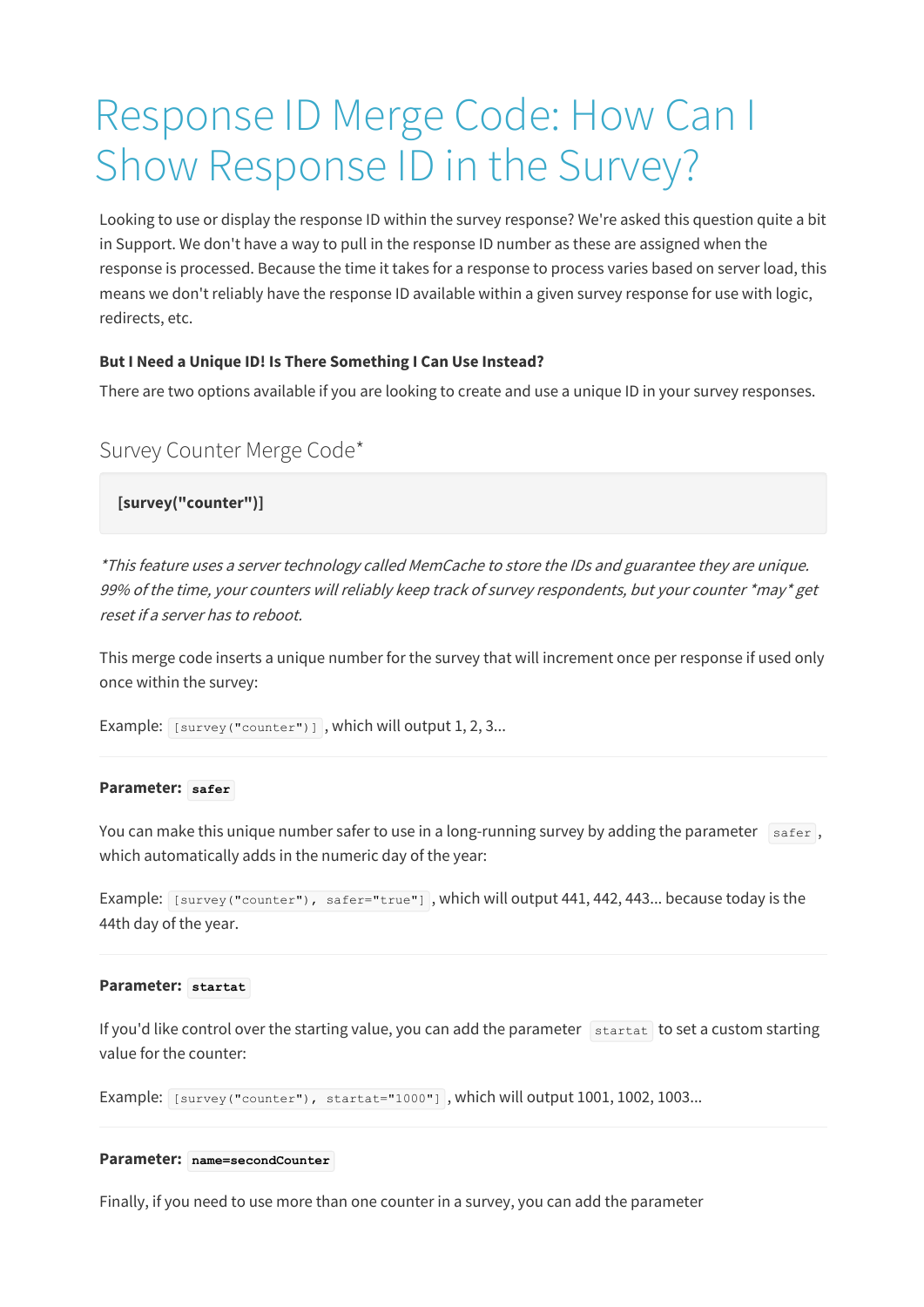name=secondCounter, which creates a second counter which is unique from the first and referred to by the name "secondCounter". Make sure the name is unique, like "Counter2x", that you haven't used in a previous survey.

```
Example: [survey("counter"), name="secondCounter"]
```
# Session ID Merge Code

### **[survey("session id")]**

This Merge Code will display the session id of the current survey response, which is a unique response number, but is quite long.

If you're looking for <sup>a</sup> unique identifier to pass to incentive rewards programs for your survey participant, this unique ID would be an excellent choice as it will ALWAYS be unique to that particular respondent.

| $\blacktriangleright$ Best Practice Tip: Using the Survey Counter Merge Code in Email<br>Actions                                                                            |  |
|-----------------------------------------------------------------------------------------------------------------------------------------------------------------------------|--|
| If you want to reference the unique value that was generated using one of the survey counter merge<br>code options within an Email Action, follow these Best Practice Tips: |  |
| Add a Hidden Value Action to one of your survey pages and use the desired counter merge code in<br>the "Populate with the following" field.                                 |  |
| <b>Hidden Value Action</b><br><b>SurveyCounter</b><br>Value: [survey("counter")]                                                                                            |  |
| ID: 11<br>Type: Hidden Value                                                                                                                                                |  |
| In your Send Email Action, reference the merge code for the Hidden Value to pull in the unique<br>number generated by the survey counter merge code.                        |  |